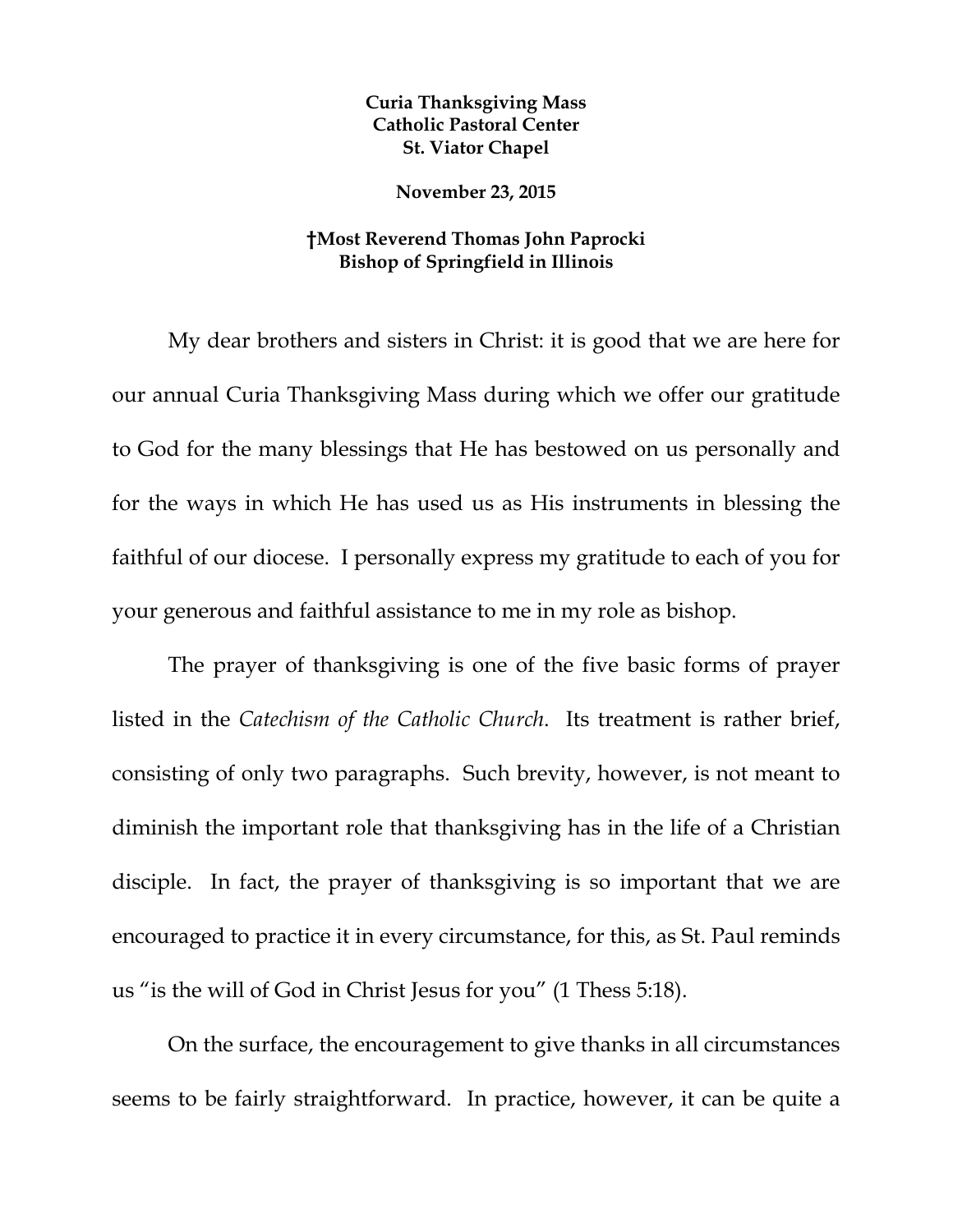challenge. We are very willing to give thanks to God when good things happen, but when things do not seem to be going well, giving thanks to God is certainly not the first form of prayer that enters into our mind. Instead, we turn to God with the prayer of petition, asking that He do something about our pressing needs or present woes. Yet, the words of St. Paul still echo in our ears that we should give thanks to God, even in the midst of those challenging times.

Making the prayer of thanksgiving a habitual practice is not just a "fake it until you make it" type of exercise. God does not want us to be inauthentic in our prayers to Him, even if at times we may struggle in feeling as though we are just going through the motions. What will help us in fulfilling this request to thank God in every circumstance more easily is to foster a supernatural perspective on life.

To have a supernatural perspective is to see "the hand of God in everything that happens to us: both in pleasant and unpleasant things, in times of consolation and in times of sorrow, as in the death of someone we love."1 Admittedly, this can be a difficult thing to do when we are so accustomed to judging things based on what we see and experience with our physical senses. As Catholics, though, we express our belief in things

2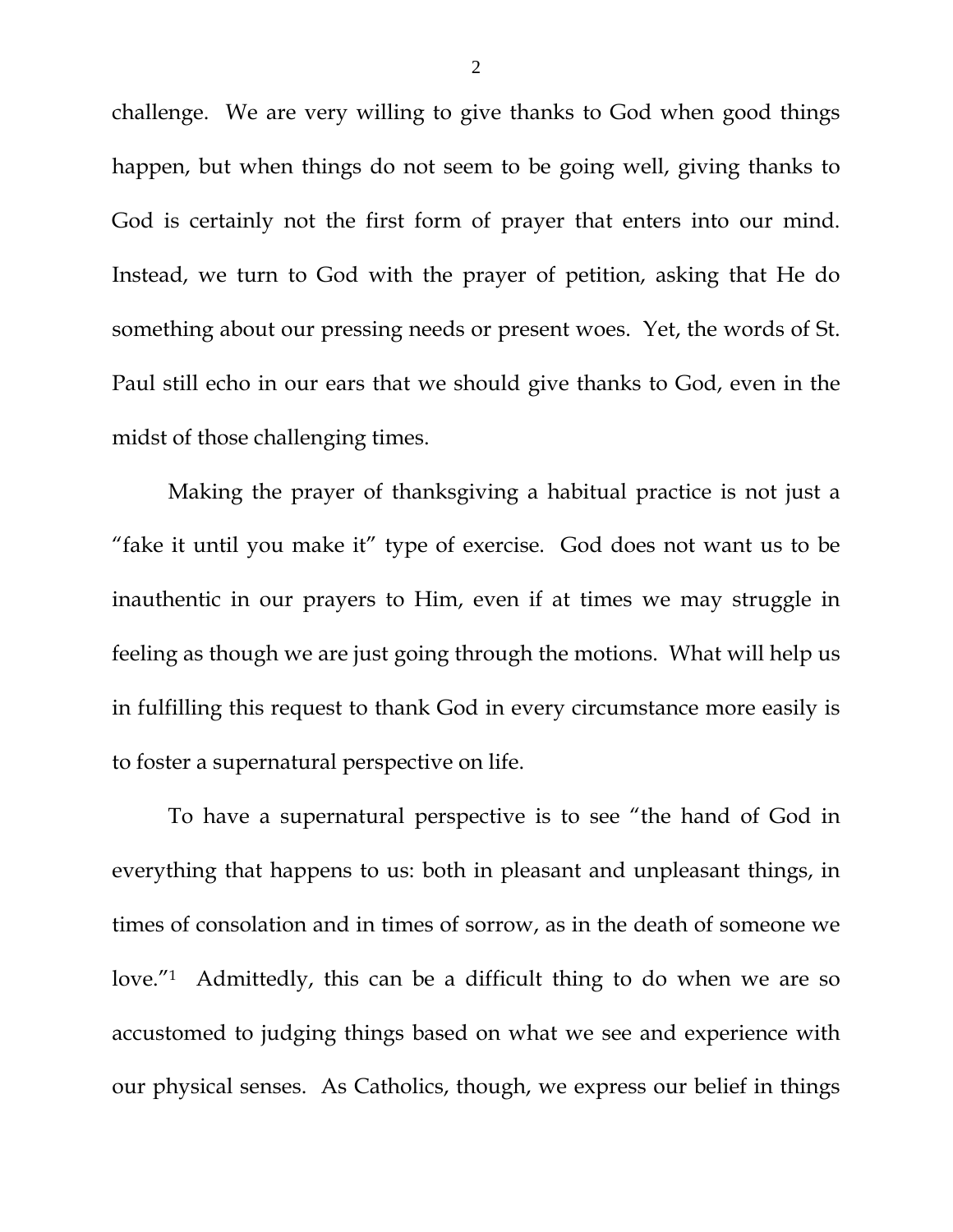both "visible and invisible," so we know that there is more to any given situation that what is on the surface.

 In his Message for the upcoming World Day of the Sick next February, Pope Francis offers a helpful insight into approaching those difficult moments in our lives with the eyes of faith. He says the following:

Illness, above all grave illness, always places human existence in crisis and brings with it questions that dig deep. Our first response may at times be one of rebellion: Why has this happened to me? We can feel desperate, thinking that all is lost, that things no longer have meaning…In these situations, faith in God is on the one hand tested, yet at the same time can reveal all of its positive resources. Not because faith makes illness, pain, or the questions which they raise, disappear, but because it offers a key by which we can discover the deepest meaning of what we are experiencing; a key that helps us to see how illness can be the way to draw nearer to Jesus who walks at our side, weighed down by the Cross.2

Whether it is illness, disappointment, failure, or any sort of negative experience that we face, we are invited to pause and remind ourselves to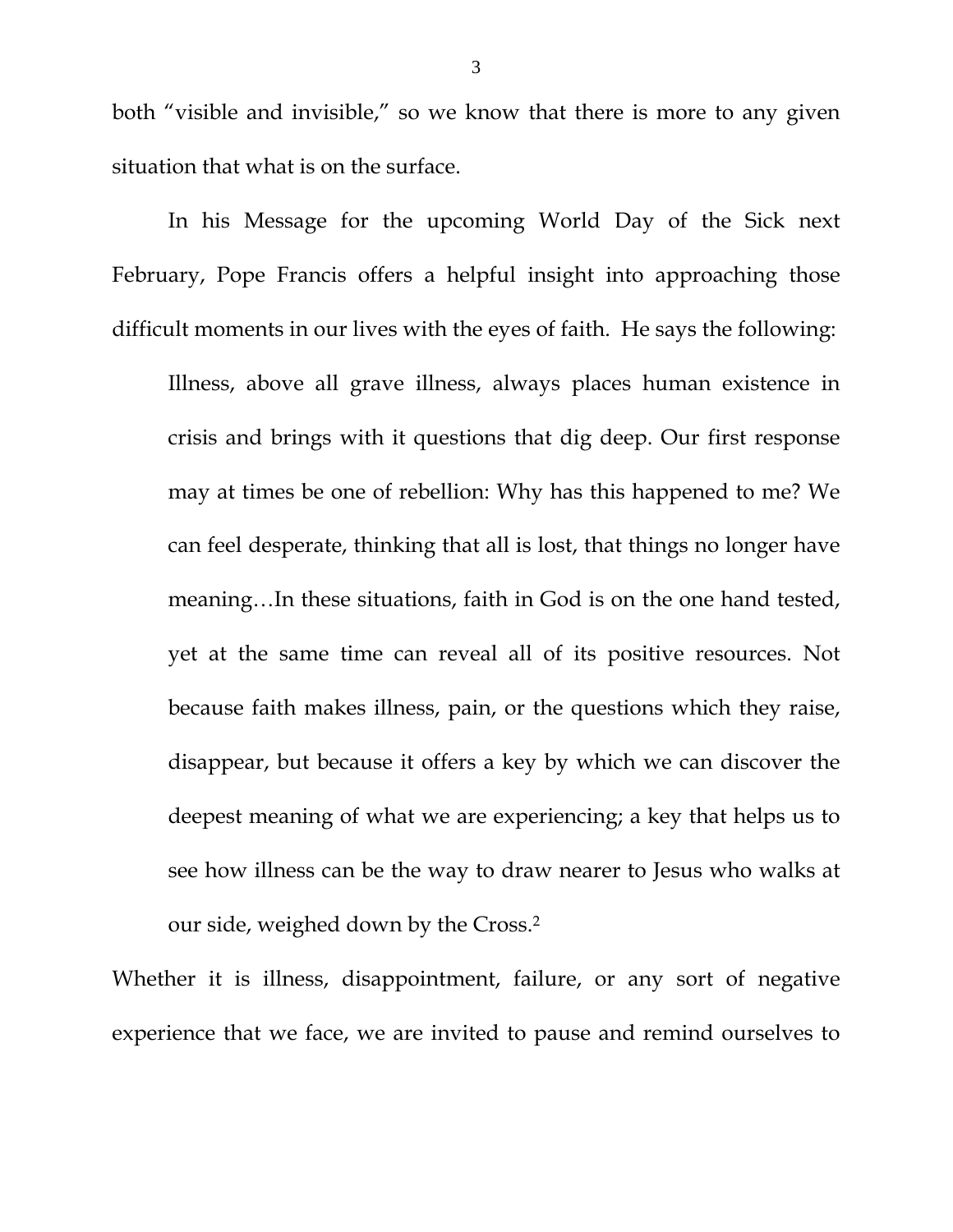look at the situation through the eyes of faith, which can bring us hope in an otherwise bleak situation.

 Our readings today offer some good examples of living with this supernatural outlook on life. In our first reading, Daniel and his companions resist the pressure to betray the dietary customs given through the Law. They made a deal with the steward in charge of them to give them only vegetables to eat. They trusted that by remaining faithful to what the Lord asked of them would result in their being cared for by the Him, and so it happened. A little later in the Book of Daniel, we see how that faith was put to the test again as the companions willingly submitted to being thrown into the fiery furnace, for they believed God would deliver them, which He did indeed do in a remarkable way.

 In the Gospel for today's Mass, we heard the story of the poor widow who put two small coins in the treasury. She was praised by the Lord for while the others "made offerings from their surplus wealth…she, from her poverty, has offered her whole livelihood" (Luke 21:4). In his recent *Angelus* address on this Gospel passage, Pope Francis offered the following reflection: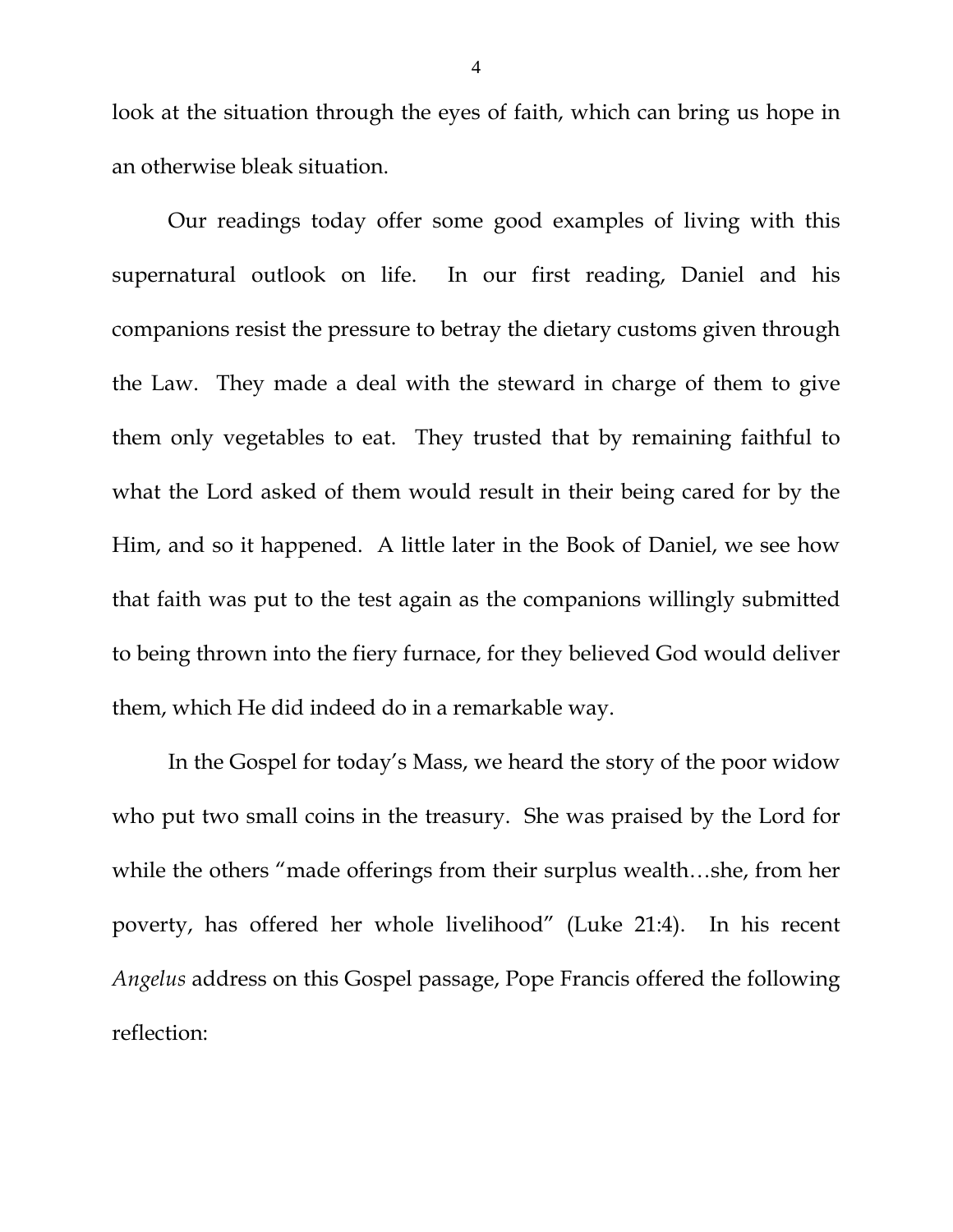Because of her extreme poverty, she could have offered a single coin for the temple and kept the other for herself. But she does not want to just give half to God; she deprived herself of everything. In her poverty she understood that having God, she has everything; she feels totally loved by Him and in turn loves Him totally.3

It is with this same key of faith that we are all invited to approach every circumstance in our lives. We are invited to see, like that poor widow, that having God, we have everything, and because of that, we can give thanks to Him at all times.

As we spend these next few days reflecting on our blessings, let us also call to mind the struggles that we have encountered over the past year. May we not neglect to add them to our prayer of thanksgiving, trusting that God, in His loving care for us, wants to use even those things to unite us more closely to Him and one another. Even if it feels a little foreign to us, doing this will be a step in fostering that supernatural outlook on life which we are all called to have as we continue our journey through this "veil of tears" on our way to the glory of the Resurrection in Heaven.

May God give us this grace. Amen.

5